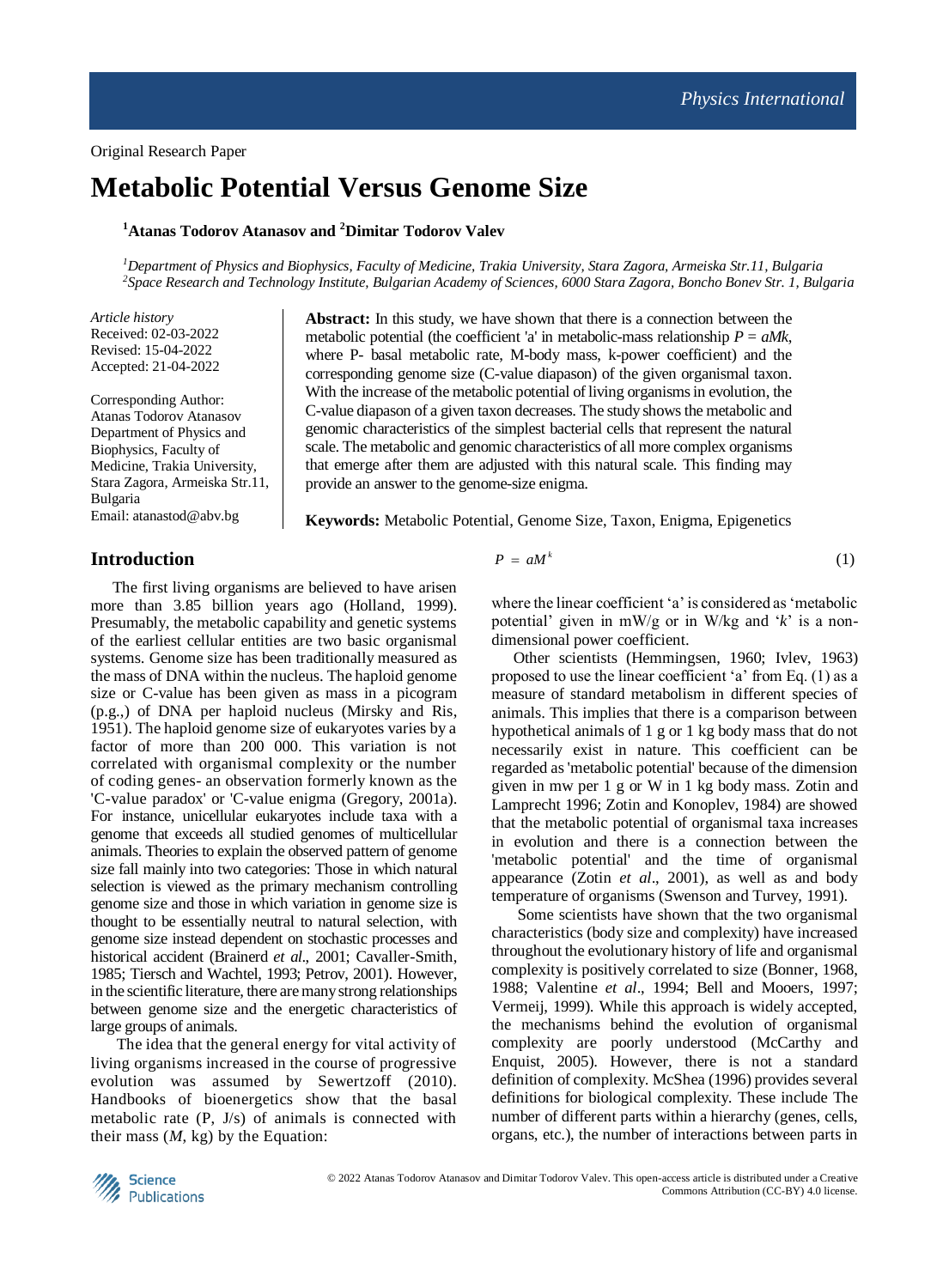this hierarchy, the number of parts for a particular spatial or temporal scale and the number of interactions between parts in a spatial or temporal scale. Some conceptual models have linked the evolution of organismal complexity, measured by the number of cell types, with increases in organismal body size (Bonner, 1968; 1988). Other conceptual models have connected the evolution of metabolic intensity, the mass-specific rate of energetic processing for a given body mass, with body size (Zotin and Lamprecht, 1996; Vermeij, 1999). However, non of these approaches have considered the mechanistic linkage between the number of cell types, body size and metabolic intensity. Interestingly, body size, complexity and metabolic intensity have all increased throughout macroevolutionary time (Carroll, 2001; Witting, 2003).

In the scientific literature, there are many strong relationships between genome size and energetic characteristics of large groups and taxa of animals**.** 

On the cellular level, there is a strong positive correlation between red blood cell size (mean diameter, dry cell area and cell volume) and genome size in vertebrates (Gregory, 2001b). A positive correlation between genome size and cell volume within and across amphibians exists also (Olmo and Morescalchi, 1975). Genome size is correlated with both nuclear and cell volume in red blood cells, taken from a variety of organisms (Olmo, 1983). Recently, Kozlowski *et al*. (2003; 2005) have developed a model, in which cell size appears a link between noncoding DNA and metabolic rate scaling.

In combined poikilotherms (pisces, reptilia, amphibians) with homeotherms (mammals and aves) the genome size is positively correlated to the total life potential (total metabolic energy per lifespan per 1 kg body mass) with a correlation coefficient of 0.495 (Atanasov and Petrova-Tacheva, 2009).

On the level of whole organisms, in mammals, the body-mass corrected basal metabolic rate is inversely related to genome size with a high correlation coefficient (0.73) (Vinogradov, 1995) and in passerine birds, the body-mass independent resting metabolic rate is inversely related to their genome size with correlation coefficient 0.80 too (Vinogradov, 1997).

In Homeotherms (mammals, order Rodentia) and in poikilotherms (amphibians) the development rate is strongly linked to genome size (Gregory, 2002a, b). In this study, we investigate the possible statistical connection between the values of coefficient 'a' in a metabolism-mass relationship (named by us as metabolic potential a, W/kg) and the corresponding C-value diapason of a given organismal taxon. In birds exists a relationship between regression residuals of C-value versus body mass and resting metabolic rate versus body mass with a correlation coefficient of 0.39 (Gregory, 2002a).

For all organismal taxa, the genome size correlates to the radioresistance of living organisms (Atanasov and Ignatova, 2021).

## **Data and Methods**

#### *C-Value Data*

Animals groups are arranged accordingly to their organismal complexity. The range of the eukaryotes and prokaryotes taxa along with increasing their organismal complexity in evolution were given from data analyses by Hedges *et al*. (2004), Raff and Kaufman (1983), Oliver *et al*. (2007), Bonner (1968; 1988), Markov *et al*. (2010), Valentine *et al*. (1994), Tudge (2000), Hedges and Kumar (2003).

Organismal taxa, C-value and Data sours: Prokaryotes: 1. Archea  $(2\times10^{-3}$ -6 $\times10^{-3}$  p.g.,); 2. Eubacteria  $(8 \times 10^{-4} - 2 \times 10^{-2} \text{ p.g.,})$  Gregory (2001a); Grimaldi *et al.* (2005); Matsunada *et al*. (2004); Eukaryotes: 3. Protozoa  $(5 \times 10^{-3} - 8 \times 10^{2} \text{ p.g.})$ ; 4. Algae  $(9 \times 10^{-2} \text{ p.g.})$  5. Fungi  $(1 \times 10^{-2} - 20 \text{ p.g.})$ ; 6. Sponges  $(7 \times 10^{-2} - 20 \text{pg})$  Gregory (2001b); Markov *et al.* (2010); 7. Cnidarians (4×10<sup>-1</sup>-20 p.g.,); 8.Nematodes (9×10-2–20 p.g.,) Grimaldi *et al*. (2005); 9. Bryophytes (2×10-1 -5 p.g.,) Matsunada *et al*. (2004); 10. Pteridophytes (7×10<sup>-2-</sup> 80 p.g.,) Scott *et al.* (1985), Dunlop (1997); 11. Gymnosperms (3-50 p.g.,) Matsunada *et al*. (2004); Scott *et al*. (1985);12. Angiosperms (6 ×10-2 - 2×10<sup>2</sup> p.g.,) Scott *et al*. (1985), Dunlop (1997); 13. Rotifers  $(5 \times 10^{-1} - 1)$  p.g., Gregory (2002a, b); 14. Flatworms  $(7 \times 10^{-2} - 30 \text{ p.g.})$  Gregory  $(2002a, b)$ ; 15. Tardigrades  $(9 \times 10^{-2} - 1)$  p.g., Gregory (2002a, b), Fortey *et al.* (1997); 16. Echinoderms (5×10<sup>-1</sup> - 4.4 p.g.,) Wray and Love (2000); 17. Annelids  $(6 \times 10^{-2} - 7.6 \text{ p.g.})$ Gregory (2001a; 2002a, b; 2005); 18. Molluscs  $(4 \times 10^{-1} - 5.9 \text{ p.g.})$  Gregory (2001b; 2002a, b; 2005); 19. Myriapods  $(4 \times 10^{-1} - 3.0 \text{ p.g.})$  Gregory (2001a; 2002a, b; 2005); 20. Arachnids  $(8 \times 10^{-2} - 5.7 \text{ p.g.,})$  King (2004), Stanley (1075); 21. Insects  $(1 \times 10^{-1} - 16.9 \text{ p.g.})$  Tudge (2000), Martin (2001), Tiersch and Wachtel (1991); 22. Crustaceans (0.16- 38 p.g.,) Martin (2001), Tiersch and Wachtel (1991);23. Non-vertebrate chordates  $(9 \times 10^{-2} - 7 \times 10^{-1} \text{ p.g.})$  Gregory (2005); 24. Agnathans (1-4.0 p.g.,) Gregory (2005), Tudge (2000); 25. Chondrichthytes (4-30 p.g.,) Andrews *et al*. (2009); 26. Teleosts  $(4 \times 10^{-1} - 4.4 \text{ p.g.})$  Gregory (2001b, 2005); 27. Lungfishes (50-133 p.g.,) Gregory (2001b, 2005); 28. Salamanders (20-130 p.g.,) Olmo and Morescalchi (1975); 29. Frogs (Amphibians) (0.9-10 p.g.,) Gregory (2001a, 2005); 30. Reptiles (Amphibians) (1.1-5.4 p.g.,) Gregory (2001b, 2005); 31. Birds (1-2.2 p.g.,) Vinogradov (1997); Mei (1087), Prosser (1986); 32. Mammals (1.7-8.4 p.g.,) Gregory (2005), Tudge (2000).

#### *Metabolic Potential Data*

The data for the values of the linear coefficient 'a' in a metabolism-mass relationship, named 'metabolic potential' in 'W/kg' were summarized the given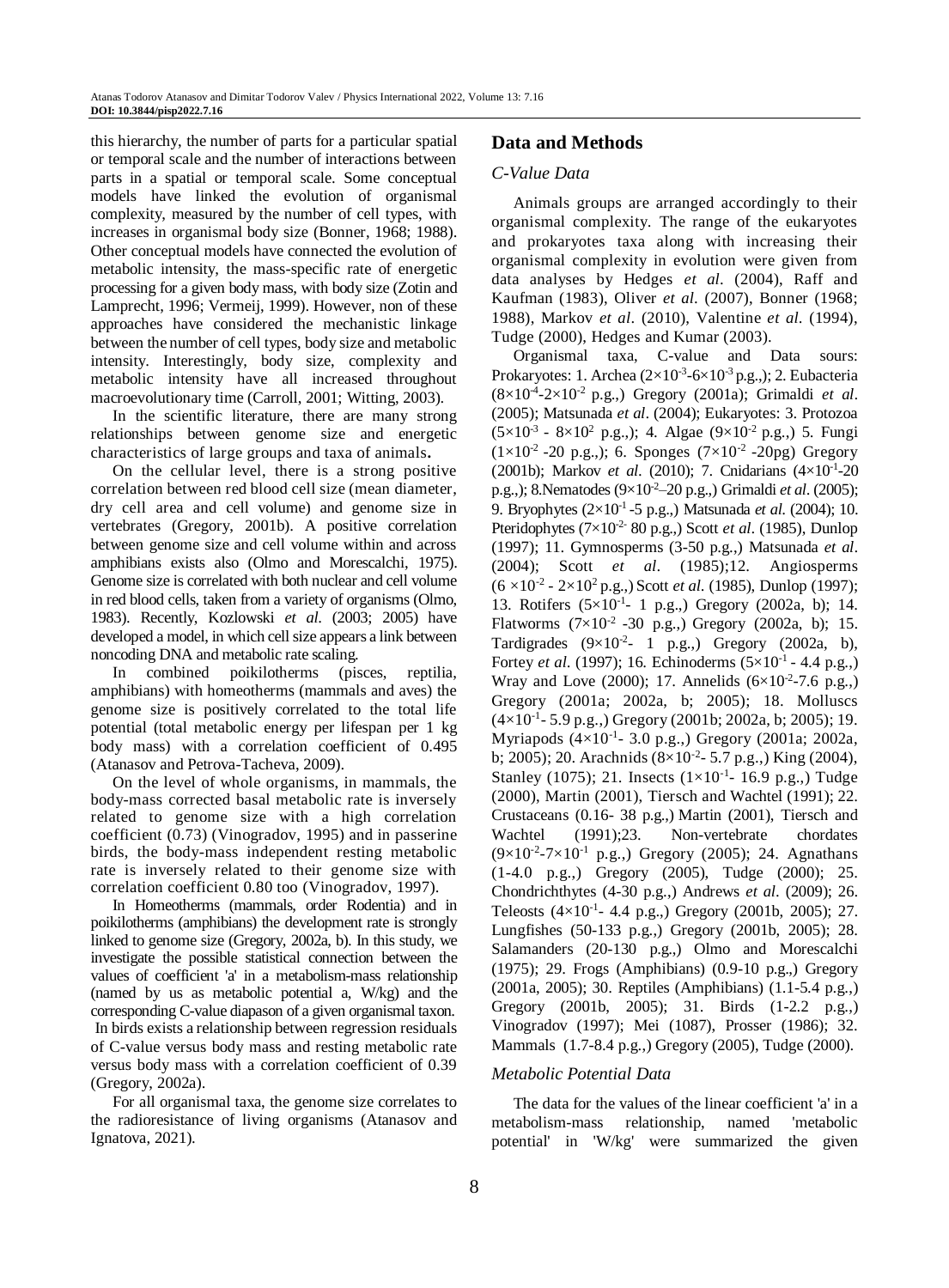temperatures correspond to the conditions under which the 'metabolic potential is determined.

Organismal taxa, Metabolic potential and Data sours: 1. Prokaryotes (Archea, Bacteria) (20°C), 0.08 W/kg (endogenous) Makarieva *et al*. (2005; 2008), DeLong *et al*. (2009); 2. Protozoa (20°C) All Protozoa (0.098 W/kg), Apicomlexa (0.046 W/kg), Sarcomastigophora (0.081 W/kg), Ciliophora (0.313 W/kg) Zotin and Lamprecht (1996); 3. Sponges (20°C) (0.140 W/kg) Zotin and Lamprecht (1996), (0.025 W/kg) McCarthy and Enquist (2005); 4. Cnidarians (20°C), ( 0.192 W/kg) Zotin and Lamprecht (1996),(0.297 W/kg) Dolnik (1968); 5 Echinoderms (20°C) Echinodermata (0.356 W/kg), Echinodea (0.249 W/kg), Asteroidea (0.310 W/kg) Dolnik (1968); 6. Plants(24°C) Field/US tree saplings (0.0222 W/kg) Reich *et al*. (2001), GH/tree seedlings (0.150 W/kg) Glazier (2009), GC/tree seedlings  $(0.195 \text{ W/kg})$ Makarieva *et al*. (2008), GH/tree seedlings (0.178 W/kg), Trees (Japan sample) (0.028 W/kg)Glazier (2009), Makarieva *et al*. (2008); Vascular Plants (24°C) Green leaves ( 0.31 W/kg) Reich *et al*. (2001) Tree saplings (0.19 W/kg), Seedlings (1.6 W/kg) Glazier (2009); 7. Myriapods (20°C) (0.405 W/kg) Dolnik (1968); 8. Flatworms (20°C) (0.582 W/kg) Dolnik (1968); 9. Arachnids(20°C), (0.530 W/kg) Dolnik (1968), (0.767 W/kg) Prosser (1986); Glazier (2009); 10. Algae (20°C) Microalgae (1.3 W/kg), Macroalgae (0.19 W/kg) Makarieva *et al*. (2008); 11. Arthropods (20°C) (0.881 W/kg) Dolnik (1968); 12. Molluscs (20°C) (0.895 W/kg) Ivlev (1963), (1.060 W/kg) Dolnik (1968); 13. Crustaceans (20°C), (1.208W/kg) Dolnik (1968), (0.95 W/kg) Glazier (2009); 14. Annelids (20°C) (0.2-2.2 W/kg) Zotin and Lamprecht (1996); 15. Nematodes (20°C) (1.4 W/kg) Klekowski *et al*. (1972); 16. Amphibians (20°C) (all) (1.86 W/kg) White *et al*. (2006); Frogs (1.45 W/kg) Zotin and Lamprecht (1996), Salamanders (0.415 W/kg) Zotin (2018); 17. Teleosts (20°C) Teleost Fishes (1.816 W/kg) Dolnik (1968), All fishes (1.245 W/kg) White *et al*. (2006), All fishes (1.66-3.2 W/kg) Glazier (2009); 18. Insects (20°C) (all) (1.792-3.15 W/kg) Dolnik (1968); 19. Reptiles (20°C) (all) (3.11 W/kg) White *et al.* (2006), (2.46 W/kg) Zotin and Lamprecht (1996), (2.246 W/kg) Glazier (2009, 2010), (4.60 W/kg) Dolnik (1968); 20. Rotifers (20°C) (17 W/kg) Banse (1982); 21. Mammals(38°C) All (22 W/kg) Makarieva *et al*. (2008), (24 W/kg) Hayssen and Lacy (1985), (26 W/kg) White *et al*. (2006), (28.36 W/kg) Glazier (2010); 22. Aves (38°C) All (29.80 W/kg) Glazier (2010), (32.64 W/kg) Dolnik (1968), (34.15 W/kg) White *et al*. (2006), (37 W/kg) Makarieva *et al*. (2008). Software Package 'STATISTICA' was used in all calculations.

#### **Results**

In Fig. 1 are presented the C-values of the animal's group and taxa in the order of increase of their organismal complexity (numbered in C-value Data**)**. The C-valuesdiapason (marked vertical area from 1 p.g., to 3 p.g.,) appears common geometric mean for all taxa. Since Aves are the latest branch of the evolution, the common diapason  $(1\div 3 \text{ p.g.})$  coincides with the diapason of birds' C-values. Because the geometric mean diapason of genome sizes in all taxa don't differ more than one order of magnitude this allows us to make the hypothesis that during increasing of the organismal complexity, the genome size varies around this optimal diapason of C-values, which is common for Bacteria, Protozoa, Plants, Poikilotherms, Mammals and Aves. During increasing organismal complexity, the C-value diapasons approximately close to this optimal diapason. In Table 1 are selected the combined data for mean values of metabolic potential **'**a**'** and the C-value diapasons for studied taxa, using data given in C-value Data and Metabolic Potential Data.

The mean value of 'metabolic potential' for each taxon was calculated using all values of 'metabolic potential'. The organismal taxa are arranged according to the magnitude of their 'metabolic potential'.

The selected data in Table 1 are graphically presented in log-log plots in Fig. 2. The data for the 'metabolic potential' (W/kg) are placed on the ordinate, while the C-values data (p.g.,) are placed on the abscissa. All data in Fig. 2 are well approximated by a bell-shaped curve. In all further calculations, instead of the tabular values of the C-value, we will use the corresponding values (C\*v-values) approximated horizontally on the approximation curve- (Fig. 3).

One of the tasks of our research is to find out the allometric relationship between the metabolic potential (a, W/kg) and the C\*-value diapasons (in kg) i.e.,  $C^*_{v(\text{min})}$ diapason and  $C^*_{v \, (max)}$  diapason (Fig. 3).

The graphic relationships between the 'metabolic potential' and  $C_{\nu(\text{min})}$  and  $C_{\nu(\text{max})}$  diapasons are presented in Fig. 4 and 5.

The mathematic relationships in Fig. 4 and 5 can be presented as.

For Log a-Log  $C^*_{\nu(\text{min})}$ : Y = 0.7607x + 12.428  $(R = 0.926)$ ; After transformation: A =  $10^{12.428}C_{\nu(\text{min})}$ <sup>0.7607</sup> with p<0.00001 for *n* = 22 points and Student t-criteria t =11.1.

For Log a - Log  $C^*_{v(max)}$ : Y = -0.8143x - 10.551  $(R = 0.935)$  After transformation:  $A = 10^{-10.551}C_{v(max)}^{0.8143}$ with  $p<0.00001$  for  $n = 22$  points and Student t-criteria  $t = 11.1.$ 

The very high correlation coefficients  $(r = 0.93 - 0.92)$  and low p-level show, that the relationships between the metabolic potential 'a' and C\*v data are not random.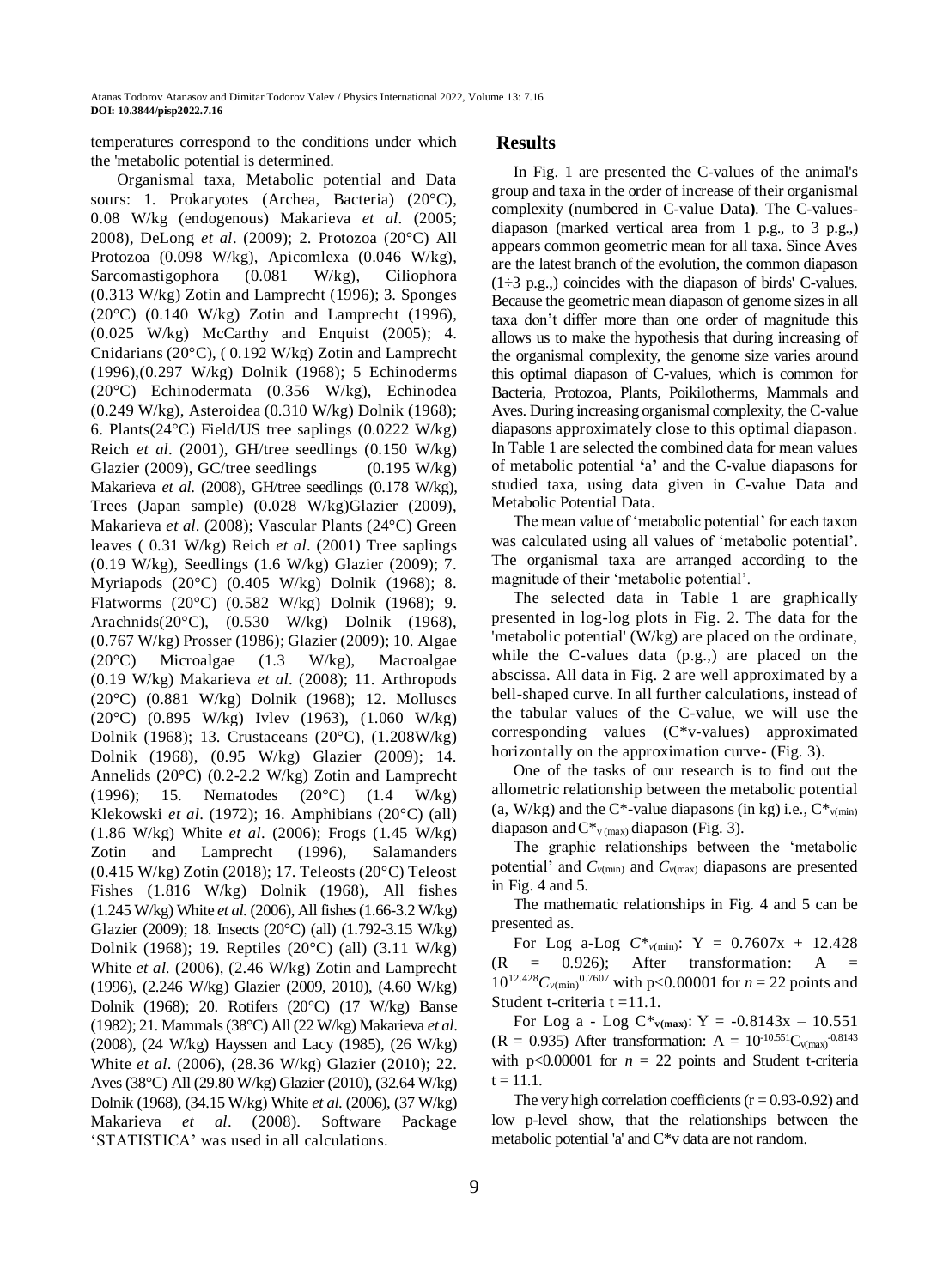From a dimension point of view, we can present the C-values in SI metrical system (in kg). The metabolic potential 'a appears organismal characteristics, whileC-value appears cellular characteristics. The two characteristics changes about 2 orders of magnitude. For example, the amax/amin ratio is equal to 417 folds from 33.4 W/kg in Aves to 0.08 W/kg in Prokaryotes. The  $C_{\nu(\text{max}}/C_{\nu(\text{min})}$  ratio is equal to 364 folds from  $8\times10^2$  p.g., in Protozoa to 2 p.g., in Aves. This is an indication that between two quantities can exist direct or indirect statistical connection.

In this direction, we analyzed the product:  $A \times C^*$ <sub>*v*</sub>, where the  $C^*$ <sup>v</sup> values lie on the approximate bell-shaped curve, parallel to the horizontal lines presented given C-values diapason.

The analysis of the product between the maximum approximate values and 'metabolic potential' shows that this product  $(a \times C^*_{v(\text{max})})$  has a dimension of metabolic rate in Joule per second. In Table 2 are given the calculated values of the product  $(a \times C^*_{v(max)})$ . The values of the genome size are given in 'kg' and the product  $(a \times C^*_{v(max)})$  is given in 'J/s'.

From Table 2 it can see that the product  $(a \times C^*_{v(max)})$ changes from  $0.617\times10^{-13}$  J/s in Arthropods to  $6.40\times10^{-15}$ <sup>13</sup> J/s in Prokaryotes i.e., about 10 times. The basal metabolic rate in the order of  $10^{-12}$  J/s- $10^{-14}$  J/s is typical for the growth metabolism of Bacteria (Atanasov, 2005; Makarieva *et al*., 2005**)**.

The data analysis for the product  $(a \times C^*v_{\text{max}})$  shows that this product appears nearly constant parameter with a Mean value  $\pm$  SD (Eq. 4):

$$
a \times C^*_{\nu(max)} = 1.5 \times 10^{-13} \pm 1.678 \times 10^{-13} J / s \tag{4}
$$

In the same fashion, we analyze the product between  $C^*$ <sub>v(min)</sub> values and the values of the 'metabolic potential'(Table 2).

From the Table**,** it can see that the values of the product  $(axC*_{v(min)}$  change from  $4.8\times10^{-20}$  J/s in Prokaryotes to  $2.67 \times 10^{-14}$  J/s in Aves i.e., about 6 orders of magnitude. The data analysis for Mean value  $\pm$  SD shows:

$$
a \times C^*_{v(\text{min})} = 2.15 \times 10^{15} \pm 6.62 \times 10^{15} \text{ J/s}
$$
 (5)

The basal metabolic rate in the order of  $\sim 10^{-15}$  J/s is typical for Bacteria with minimum metabolism (Makarieva *et al*., 2005**)**. In principle, the basal metabolic rate lower  $\sim 10^{-15}$  J/s is typical for bacterial spores. Because the diapason of the product  $(a \times C^*_{v(min)})$  changes 6 orders of magnitude, this product van is regarded as a parameter, but not as constant.

In the calculation of Eq. 4 and 5 are used the extremely low and extremely high values of the  $C^*_{v(max)}$  and  $C^*_{v(min)}$ .



**Fig. 1:** The organismal taxa arranged to their organismal complexity. The C-values diapason (the marked area from 1 p.g., to 3 p.g.,) appears common for taxa. The Figure is taken from Gregory (2005**)** and is modified by the authors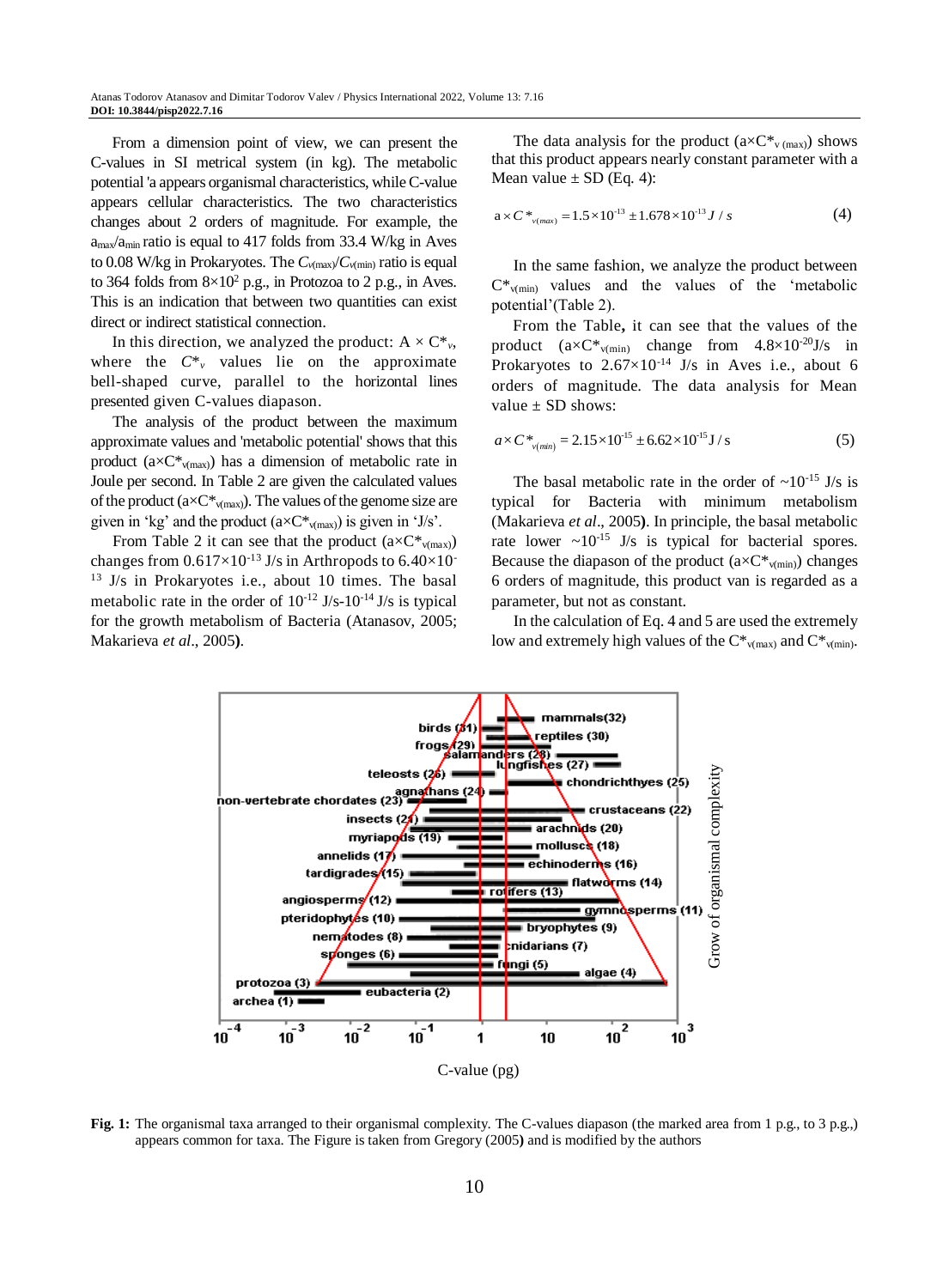

**Fig. 2:** Distribution of metabolic potential 'a' and C-values in living organisms. The maximum of 'metabolic potential'  $\sim$ 34 W/kg in Aves corresponds to C-value  $\sim$ 1-3p.g. The minimum 'metabolic potential'  $\sim$ 0.08 W/kg in Prokaryotes correspond to C-value diapason from  $10^{-3}$  p.g., to  $10^{3}$  p.g.



**GENOME SIZE C-value (pg)** 

**Fig. 3:** We look for the relationship between the values of the metabolic potential 'a' and C\*v(max) diapason (from Cgeometric mean  $\sim 1$  to  $10^3$  p.g.,) i.e., the right part of the bell-shaped curve, as well as the relationship between the values of the metabolic potential 'a' and  $C^*_{v(\text{min})}$  diapason (form Cgeometric mean ~ 1 to 10 -3 p.g.,) i.e., the left part of the bell-shaped curve



**Fig. 4:** Relationship between the values of 'metabolic potential' and corresponding values of  $C*v(min)$  for minimal genome size



**Fig. 5:** Relationship between the values of 'metabolic potential' and corresponding values of C\*v(max) for maximum genome size

From Fig. 1 and 2, it can see that the genome size varies around an optimal interval of C-values, which is common for all taxa (Bacteria, Protozoa, Plants, Poikilotherms, Mammals, Aves). This common diapason of 1-3 p.g., appears 'geometric mean' ( $C^*_{v(gm)}$  of hole  $C_v$ -diapason from  $10^{-3}$  p.g., to  $10^{3}$  p.g., In Table 2 the values of the product  $(a \times C^*_{v(gm)})$  are calculated for  $C^*_{v(gm)} = 1$  p.g. From Table 2 it can see that the values of the product ( $a \times C^*_{v(gm)}$  change from  $0.8\times10^{-16}$  J/s in Prokaryotes to  $3.339\times10^{-14}$  J/s in Aves i.e., 417 folds. The data analysis for Mean value  $\pm$  SD shows that:

$$
a \times C^*_{\nu(gm)} = 4.25 \times 10^{-15} \pm 8.91 \times 10^{-15} J / s \tag{6}
$$

The basal metabolic rate in the order of  $\sim 10^{-16}$  -  $10^{-14}$ J/s is typical for Bacterial growth and endogenous metabolism of the big bacteria (Atanasov, 2005; Makarieva *et al.*, 2005). In this case, the product  $a \times C^*_{\nu(\text{gm})}$ changes about 2.5 orders of magnitude, but the mean of Eq. 6 has the same order of magnitude as the mean of Eq. 5. In this case, the product  $a \times C^*_{v(gm)}$  can regard rather as a parameter than as a constant.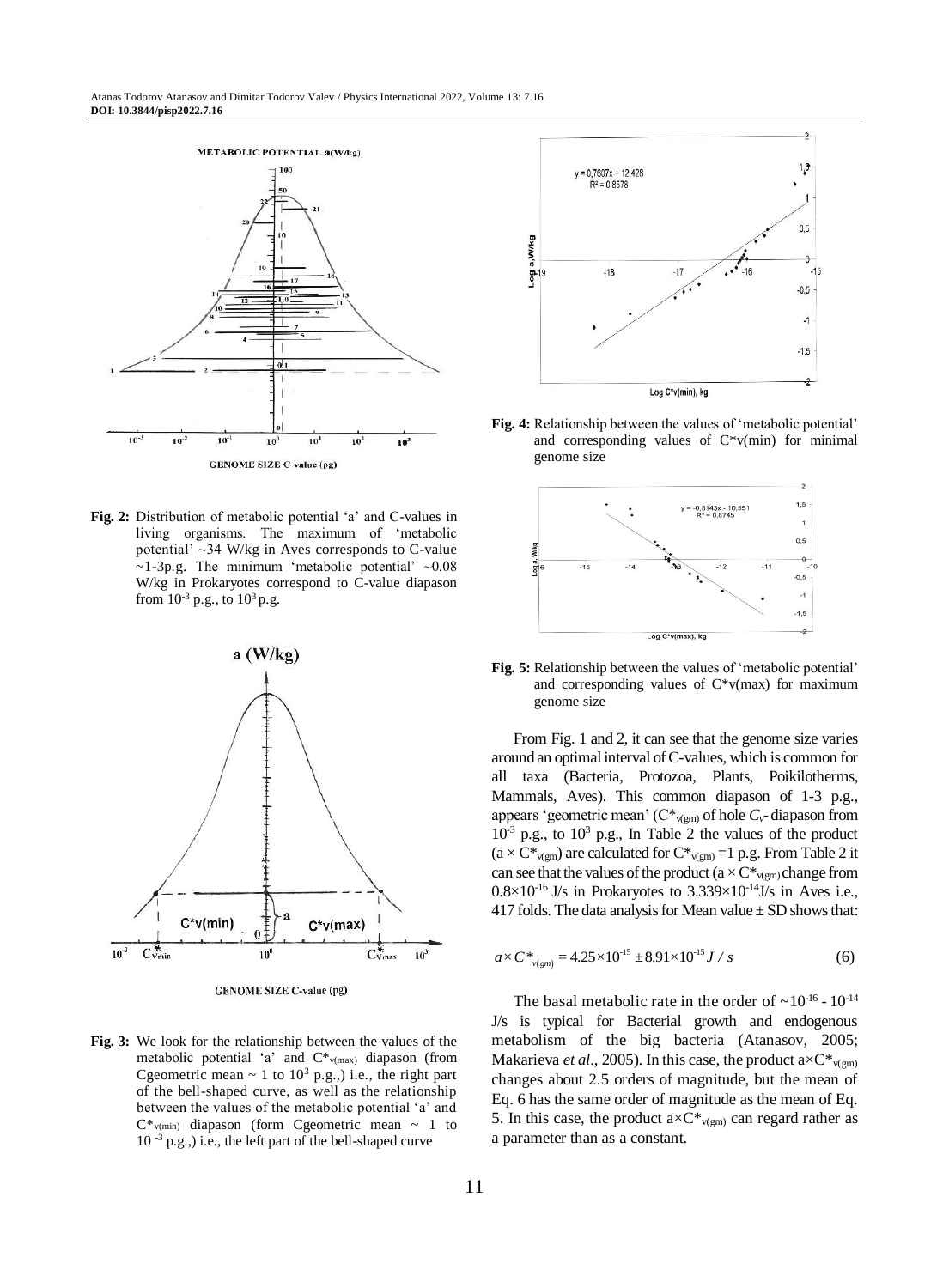| N Taxa          | $\sim$ values and mean metabolic potentials (mean $=$ 5D (m/ng/)<br>C-value (Cv, p.g.,) | <sup>a</sup> mean $\pm$ SE (W/kg) |
|-----------------|-----------------------------------------------------------------------------------------|-----------------------------------|
| 1. Prokaryotes  |                                                                                         |                                   |
| Archea          | $2\times10^{-3} - 6\times10^{-3}$                                                       | 0.08                              |
| <b>Bacteria</b> | $8\times10^{-4}$ - 2×10 <sup>-2</sup>                                                   |                                   |
| 2.Sponges       | $7\times10^{-2}$ - 20                                                                   | $0.0825 \pm 0.05750$              |
| 3. Protozoa     | $5 \times 10^{-3}$ - $8 \times 10^{2}$                                                  | $0.1345 \pm 0.06047$              |
| 4. Cnidarians   | $4\times10^{-1}$ - 20                                                                   | $0.2445 \pm 0.05250$              |
| 5. Echinoderms  | $5 \times 10^{-1}$ - 4.4                                                                | $0.305 \pm 0.030900$              |
| 6. Plants       | $7\times10^{-2} - 2\times10^{2}$                                                        | $0.334 \pm 0.183000$              |
| 7. Myriapods    | $4\times10^{-1}$ - 3.0                                                                  | 0.405000000000                    |
| 8. Flatworms    | $7\times10^{-2}$ - 30                                                                   | 0.582000000000                    |
| 9. Arachnids    | $8\times10^{-2}$ - 5.7                                                                  | $0.648 \pm 0.118000$              |
| 10. Algae       | $9\times10^{-2}$ - 50                                                                   | $0.745 \pm 0.555000$              |
| 11. Arthropods  | $1 \times 10^{-1}$ - 50                                                                 | 0.881000000000                    |
| 12. Molluscs    | $4\times10^{-1}$ - 5.9                                                                  | $0.977 \pm 0.082500$              |
| 13. Crustaceans | $0.16 - 38$                                                                             | $1.079 \pm 0.129000$              |
| 14. Annelids    | $6\times10^{-2}$ - 7.6                                                                  | $1.2+1.00000000$                  |
| 15. Nematodes   | $9\times10^{-2} - 20$                                                                   | 1.4.0000000000                    |
| 16. Amphibians  |                                                                                         | 1.035 all amphibians (mean)       |
| Frogs           | $0.95 - 12$                                                                             | $1.655 \pm 0.205000$              |
| Salamanders     | 13-120                                                                                  | $0.415 \pm 0.032000$              |
| 17. Teleosts    | $4\times10^{-1}$ - 4.4                                                                  | 1.98±0.2990000                    |
| 18. Insects     | $1\times10^{-1}$ - 16.9                                                                 | $2.471 \pm 0.679000$              |
| 19. Reptiles    | $1.1 - 5.4$                                                                             | $3.104 + 0.376000$                |
| 20. Rotifers    | $5 \times 10^{-1}$ - 1.0                                                                | 17.000000000000                   |
| 21. Mammals     | $1.7 - 8.4$                                                                             | 25.09±0.9630000                   |
| 22. Aves        | $1.0 - 2.2$                                                                             | 33.39±1.0610000                   |

**Table 1:** Organismal taxa, C-values and mean metabolic potentials ( $a$ mean  $\pm$  SE (W/kg))

**Table 2:** Calculated values of the product  $a \times C^*$ <sub>v(min)</sub>,  $C^*$ <sub>v(max)</sub> and  $C^*$ <sub>v(gm)</sub>

|                 |         |                        | $P1 = P2 = P1 = P1 = P2 = P1 = P1 = P2 = P1 = P2 = P3 = P4 = P5 = P6 = P7 = P1 = P1 = P1 = P1 = P1 = P1 = P2 = P1 = P1 = P$ | "                       |                                   |                     |                                 |
|-----------------|---------|------------------------|-----------------------------------------------------------------------------------------------------------------------------|-------------------------|-----------------------------------|---------------------|---------------------------------|
|                 | (W/kg)  | $C\ast_{v(max)}$       | $a \times C^*$ <sub>V(max)</sub>                                                                                            | $C^*$ <sub>v(min)</sub> | $a \times C^*$ <sub>v(min</sub> ) | $C\ast_{v(gm)}$     | $a \times C^*$ <sub>v(gm)</sub> |
| Taxona          |         | (kg)                   | (J/s)                                                                                                                       | (kg)                    | (J/s)                             | (kg)                | (J/s)                           |
| 1. Prokaryotes  | 0.0800  | $8 \times 10^{-12}$    | $6.4 \times 10^{-13}$                                                                                                       | $6 \times 10^{-19}$     | $0.480\times10^{-19}$             | $1 \times 10^{-15}$ | $0.08\times10^{-15}$            |
| 2. Sponges      | 0.0825  | $8\times10^{-12}$      | $6.6 \times 10^{-13}$                                                                                                       | $6 \times 10^{-19}$     | $0.495\times10^{-19}$             | $1 \times 10^{-15}$ | $0.0825\times10^{-15}$          |
| 3. Protozoa     | 0.1345  | $10.5 \times 10^{-13}$ | $1.41\times10^{-13}$                                                                                                        | $2 \times 10^{-18}$     | $0.269\times10^{-18}$             | $1 \times 10^{-15}$ | $0.1345\times10^{-15}$          |
| 4. Cnidarians   | 0.2445  | $3.5 \times 10^{-13}$  | $0.855 \times 10^{-13}$                                                                                                     | $9\times10^{-18}$       | $2.2\times10^{-18}$               | $1 \times 10^{-15}$ | $0.2445\times10^{-15}$          |
| 5. Echinoderms  | 0.3050  | $3.0 \times 10^{-13}$  | $0.915 \times 10^{-13}$                                                                                                     | $1.2 \times 10^{-17}$   | $3.66\times10^{-18}$              | $1 \times 10^{-15}$ | $0.305\times10^{-15}$           |
| 6. Plants       | 0.3340  | $3.0 \times 10^{-13}$  | $1.002 \times 10^{-13}$                                                                                                     | $1.5 \times 10^{-17}$   | $0.516\times10^{-17}$             | $1 \times 10^{-15}$ | $0.334\times10^{-15}$           |
| 7. Myriapods    | 0.4050  | $2.0 \times 10^{-13}$  | $0.810 \times 10^{-13}$                                                                                                     | $2.0 \times 10^{-17}$   | $0.810 \times 10^{-17}$           | $1 \times 10^{-15}$ | $0.405\times10^{-15}$           |
| 8. Flatworms    | 0.5820  | $1.1 \times 10^{-13}$  | $0.640 \times 10^{-13}$                                                                                                     | $5.0\times10^{-17}$     | $2.91\times10^{-17}$              | $1 \times 10^{-15}$ | $0.582\times10^{-15}$           |
| 9. Arachnids    | 0.6480  | $1.0\times10^{-13}$    | $0.648\times10^{-13}$                                                                                                       | $6.0\times10^{-17}$     | $0.3888\times10^{-17}$            | $1 \times 10^{-15}$ | $0.648\times10^{-15}$           |
| 10. Algae       | 0.7450  | $9.0\times10^{-14}$    | $0.670 \times 10^{-13}$                                                                                                     | $7.0\times10^{-17}$     | $0.5215 \times 10^{-16}$          | $1 \times 10^{-15}$ | $0.745\times10^{-15}$           |
| 11. Arthropods  | 0.8810  | $7.0 \times 10^{-14}$  | $0.617 \times 10^{-13}$                                                                                                     | $7.5 \times 10^{-17}$   | $0.6607 \times 10^{-16}$          | $1 \times 10^{-15}$ | $0.881{\times}10^{\text{-}15}$  |
| 12. Molluscs    | 0.9770  | $7.0\times10^{-14}$    | $0.684 \times 10^{-13}$                                                                                                     | $8.0\times10^{-17}$     | $0.7816 \times 10^{-16}$          | $1 \times 10^{-15}$ | $0.977\times10^{-15}$           |
| 13. Crustaceans | 1.0790  | $7.0\times10^{-14}$    | $0.755 \times 10^{-13}$                                                                                                     | $8.5\times10^{-17}$     | $0.9171 \times 10^{-16}$          | $1\times10^{-1}$    | $1.079\times10^{-15}$           |
| 14. Annelids    | 1.2000  | $6.0\times10^{-14}$    | $0.720 \times 10^{-13}$                                                                                                     | $9.0\times10^{-17}$     | $1.08\times10^{-16}$              | $1 \times 10^{-15}$ | $1.2\times10^{-15}$             |
| 15. Nematodes   | 1.4000  | $7.5 \times 10^{-14}$  | $1.05\times10^{-13}$                                                                                                        | $9.5 \times 10^{-17}$   | $1.33\times10^{-16}$              | $1 \times 10^{-15}$ | $1.4\times10^{-15}$             |
| 16. Amphibians  | 1.0350  | $6.0\times10^{-14}$    | $0.621 \times 10^{-13}$                                                                                                     | $1.0\times10^{-16}$     | $1.35 \times 10^{-16}$            | $1 \times 10^{-15}$ | $1.035\times10^{-15}$           |
| 17. Teleosts    | 1.9800  | $5.5 \times 10^{-14}$  | $1.089 \times 10^{-13}$                                                                                                     | $1.5 \times 10^{-16}$   | $2.97 \times 10^{-16}$            | $1 \times 10^{-15}$ | $1.98 \times 10^{-15}$          |
| 18. Insects     | 2.4710  | $4.0 \times 10^{-14}$  | $1.096\times10^{-13}$                                                                                                       | $1.8\times10^{-16}$     | $0.445\times10^{-15}$             | $1 \times 10^{-15}$ | $2.71\times10^{-15}$            |
| 19. Reptiles    | 3.1040  | $3.5 \times 10^{-14}$  | $1.086 \times 10^{-13}$                                                                                                     | $2.0\times10^{-16}$     | $0.621\times10^{-15}$             | $1 \times 10^{-15}$ | $3.104\times10^{-15}$           |
| 20. Rotifers    | 17.0000 | $10\times10^{-15}$     | $1.70 \times 10^{-13}$                                                                                                      | $5.0 \times 10^{-16}$   | $0.850\times10^{-14}$             | $1 \times 10^{-15}$ | $17\times10^{-15}$              |
| 21. Mammals     | 25.0900 | $8.0\times10^{-15}$    | $2.0 \times 10^{-13}$                                                                                                       | $7.0\times10^{-16}$     | $1.756 \times 10^{-14}$           | $1 \times 10^{-15}$ | $25.09\times10^{-15}$           |
| 22. Aves        | 33.3900 | $3.0 \times 10^{-15}$  | $1.002 \times 10^{-13}$                                                                                                     | $8.0 \times 10^{-16}$   | $2.670\times10^{-14}$             | $1 \times 10^{-15}$ | 33.39×10-15                     |

## **Discussion**

In this study, we have to show that during the increase of the order of the organismal complexity in evolution, expressed by the metabolic potential a (W/kg), the C-value diapason decrease. The organisms with negligible and low complexity characterized with low values of coefficient *a*  have high values of C-value diapason. The organisms with high complexity are characterized by a high value of the 'metabolic potential' and a low value of the C-value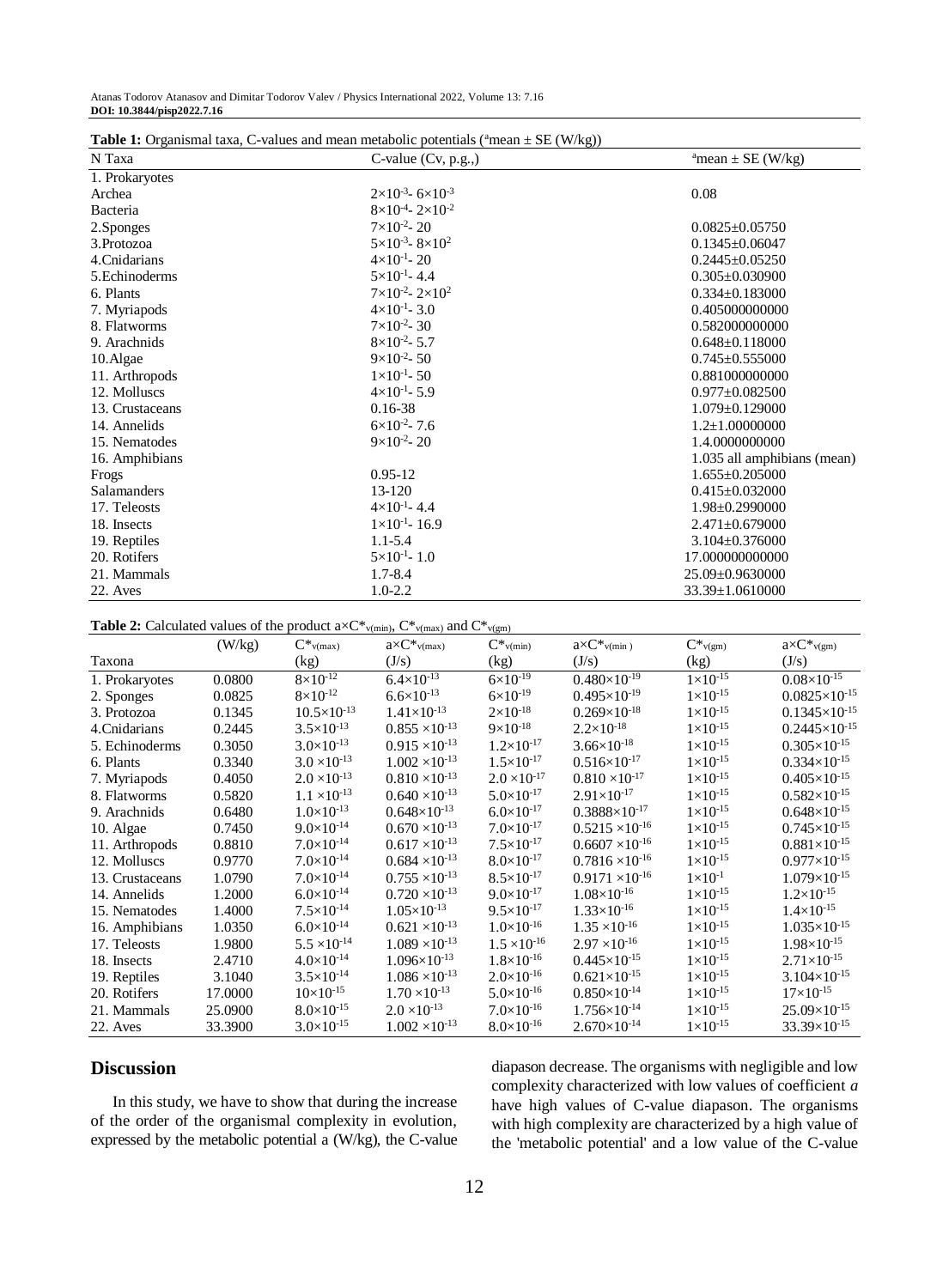diapason. In some theoretical approaches to the pattern of metabolic potential during evolution, some researchers such as Sewertzoff (2010) accept the hypothesis that the general energy for vital activities of animals increased in the course of evolution. The later concrete definition of this theory by Ivlev (1963) has stimulated Dolnik (1968) to the idea that the evolution of the animals is connected with a steady increase in the rate of standard metabolism i.e., of mass-specific consumption rate of oxygen in a state of low activity at 20°C for poikilotherms and the thermoneutral zone for homeotherms.

Zotin (1990) explained the change of 'metabolic potential' with the connection between upper limits for the increase of metabolic potential and body temperature of poikilotherms and homeotherms. The other author Swenson and Turvey (1991) explained this fact with thermodynamic reasons for perception-action cycles. From our point of view, the increase of metabolic potential and decrease in genome size can be explained by the increase in sensors, nervous systems and the brain of the organisms during evolution. This leads to arise of sensor information for orientation and adaptation of organisms, which is connected to an increase in organismal complexity and metabolic potential. The very simplest organisms can be adapted to the environment preferably by the genetic path of biochemical processes. On the contrary, the more complex organisms can move to a better environment (good perception-action cycle). In this sense, we can consider the values of metabolic potential as qualitative indicators of the evolution of sensory systems of organisms. The obtained result shows that the metabolic and genomic characteristics of the simplest bacterial organisms represent the natural scale against which the metabolic and genomic characteristics of all the more complex organisms that emerged after them are adjusted. The data analysis for the product  $(a \times C^*$ <sup>v</sup>) shows that this product appears nearly constant parameter, representing the given standard metabolic rate of the bacterial cells in the range of  $\times 10^{-15}$ - $\times 10^{-13}$  joule per second (Eq. 7-9):

$$
a \times C^*_{\nu_{\text{max}}} = 1.5 \times 10^{-13} \pm 1.678 \times 10^{-13} \tag{7}
$$

$$
a \times C^*_{\nu(mini)} = 2.15 \times 10^{15} \pm 6.62 \times 10^{15}
$$
 (8)

$$
a \times C^*_{\nu(gm)} = 4.25 \times 10^{-15} \pm 8.91 \times 10^{-15}
$$
 (9)

Indeed, in his previous research, Atanasov (2016a, b) has shown that the mass, size, doubling time, and density of bacterial cells have remained constant for billions of years, as they are determined by the fundamental physical constants. (Gravitational constant and Planck constant). Through bacteria, these two fundamental physical

constants have built a natural scale for other living organisms. In this sense the relationship (4):  $A \times C^*_{v(max)} =$  $1.5 \times 10^{-13}$ J/s can regard as a universal statistical connection and compare with the universal metabolismmass relationship ( $P = aM<sup>k</sup>$ ). In the future, it can analyze a new statistical connection between *P*/*M<sup>k</sup>* and *Pbacteria*/  $C^*_{v(\text{max})}$  ratio, for the basic taxonomic groups, giving in the mind that  $P_{bacteria} = 1.5 \times 10^{-13}$  J/s = const.). The ratio  $P/P_{\text{bacteria}} \sim M^k/\,\mathrm{C}^*_{\text{v(max)}}$  can present some new universal connection between metabolism, mass, and genome size of the living organisms. The big scientific interest is the idea of whether a given combination of parameters (a,  $C^*_{v(\text{max})}$ , k, M) cannot be related to the place of animal orders in the evolutionary tree. In some previous studies by Atanasov and Dimitrov (2002) and Atanasov (2005), the authors have shown that in the process of evolution the values of power coefficient '*k* 'range from 1.0 to 0.67 and form several evolutionary groups. This idea can be subject to further study due to the possibility of classifying organism groups according to several evolutionary parameters.

As a direct proof of the possibility the metabolic and cellular parameters of bacterial cells represent a natural scale for more complex organisms, we can give a new interpretation of the biological meaning of metabolic potential. Other scientists proposed to use the linear coefficient 'a' from Eq. (1) as a measure of standard metabolism in different species of animals. This implies that there is a comparison between hypothetical animals of 1 g or 1 kg body mass that do not necessarily exist in nature. However, this factor can be given another, real biological meaning. If we bring the values of the coefficient (from 0.1 to 34 W/kg) to the average bacterial mass (about 10-15 kg) we will get a metabolic rate in the bacterial range. Indeed for Bacteria, if we reduce the value of a  $= 0.08$  W/kg not to 1 kg, but to the average bacterial mass (10-15 kg) we will get a =  $0.08 \times 10$ -15 Watts per 10-15 kg or 8.10-17 J/s per 1 bacterial cell. The same calculation at the value of the metabolic potential for birds:  $A = 34 \times 10-15$  W per 10-15 kg gives a metabolic rate of 0.34.10-13 J/s per 1 bacterial cell. Considered in this way, the biological meaning of metabolic potential 'a' acquires a real biological meaning. The metabolic potential values thus obtained are bacterial metabolism values taken as a benchmark for comparing the metabolism of higher organisms.

#### **Conclusion**

In this study, we have shown that there is a connection between the metabolic potential (the coefficient 'a' in metabolic-mass relationship  $P = aM^k$ , where P-basal metabolic rate, M-body mass, k-power coefficient) and the corresponding genome size (C-value diapason) of the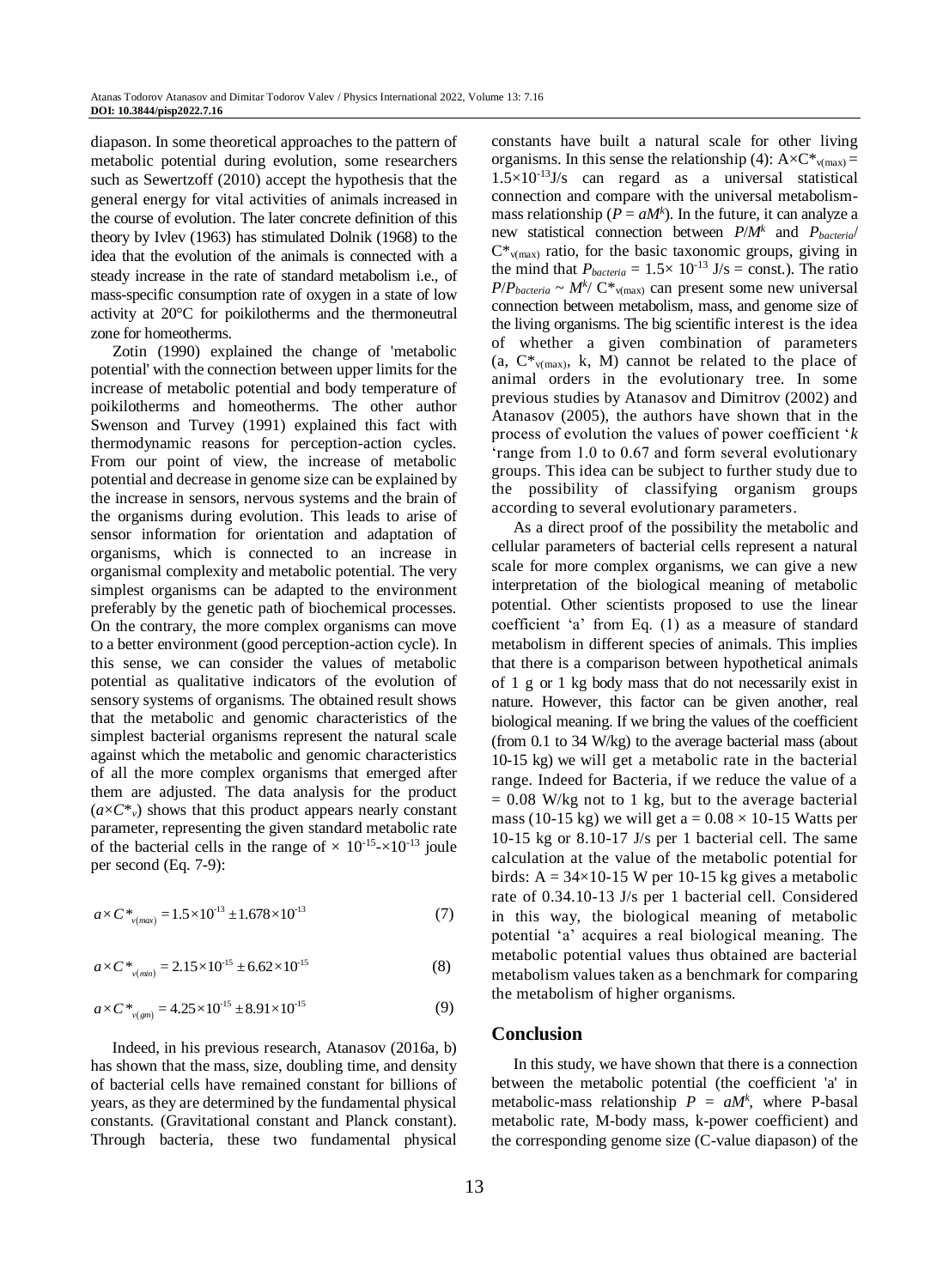given organismal taxon. With the increase of the metabolic potential of living organisms in evolution, the C-value diapason of a given taxon decreases. This finding can explain the genome-size enigma.

### **Acknowledgment**

'I would like to thank the Medical Faculty, Thracian University for supporting this study'

## **Author's Contributions**

**Atanas Todorov Atanasov:** Designed the research plan and organized the study. Coordinated the data-analysis and wrote of the manuscript. Summarizing and interpreting the results.

**Dimitar Todorov Valev:** Done the statistical calculations and estimations. Drawing of Fig. 4 and 5.

## **Ethics**

This article is original and contains unpublished materials. The corresponding author confirms that all of the other authors have read and approved the manuscript and no ethical issues are involved.

## **References**

- Andrews, C. B., Mackenzie, S. A., & Gregory, T. R. (2009). Genome size and wing parameters in passerine birds. Proceedings of the Royal Society B: Biological Sciences, 276(1654), 55-61. doi.org/10.1098/rspb.2008.1012
- Atanasov, A. T. (2005). The linear alometric relationship between total metabolic energy per life span and body mass of poikilothermic animals. Biosystems, 82(2), 137-142. doi.org/10.1016/j.biosystems.2006.08.006
- Atanasov, A. T. (2016a). Possible Physical Determination of the Mass, Size, Doubling Time and Density of the Unicellular Organisms Based on the Fundamental Physical Constants. Physics International, 7(2), 35-43. doi.org/10.3844/pisp.2016.35.43
- Atanasov, A. T. (2016b, December). Possible determination of the physical parameters of the first living cells based on the fundamental physical constants. In AIP Conference Proceedings (Vol. 1790, No. 1, p. 140003). AIP Publishing LLC.

doi.org/10.1016/j.biosystems.2006.08.006

Atanasov, A. T., & Dimitrov, B. D. (2002). Changes of the power coefficient in the 'metabolism–mass' relationship in the evolutionary process of animals. BioSystems, 66(1-2), 65-71. doi.org/10.1016/S0303-2647(02)00034-5

- Atanasov, A. T., & Ignatova, M. M. K. (2021, March). Correlation between the organismal radioresistence and time of appearance in evolution. In AIP Conference Proceedings (Vol. 2343, No. 1, p. 070003). AIP Publishing LLC. doi.org/10.1063/5.0048376
- Atanasov, A. T., & Petrova-Tacheva, V. (2009). The allometric relationship between genome size (C-value) and total metabolic energy per lifespan, per unit body mass in animals. Medical Biology, 3, 1-10. doi.org/10.1098/rsbl.2005.0378)

Banse, K. (1982). Mass-scaled rates of respiration and intrinsic growth in very small invertebrates. MAR. ECOL. (ROG. SER.)., 9(3), 281-297. https://www.intres.com/articles/meps/9/m009p281.pdf

- Bell, G., & Mooers, A. O. (1997). Size and complexity among multicellular organisms. Biological Journal of the Linnean Society, 60(3), 345-363. doi.org/10.1111/j.1095-8312.1997.tb01500.x
- Bonner, J. T. (1968). Size change in development and evolution. Journal of Paleontology, 42(S2), 1-15. doi.org/10.1017/S0022336000061618
- Bonner, J. T. (1988). The evolution of complexity by means of natural selection. Princeton University Press. https://press.princeton.edu/books/paperback
- Brainerd, E. L., Slutz, S. S., Hall, E. K., & Phillis, R. W. (2001). Patterns of genome size evolution in tetraodontiform fishes. Evolution, 55(11), 2363-2368.

doi.org/10.1007/s10750-009-9724-x

- Carroll, S. B. (2001). Chance and necessity: The evolution of morphological complexity and diversity. Nature, 409 (6823), 1102-1109. doi.org/10.1038/35059227
- Cavaller-Smith, T. (1985). The evolution of genome size. https://openlibrary.org/books/OL2862768M
- DeLong, J. P., Okie, J., & Moses, M. (2009, August). PS 60-195: Energetics, shifting constraints and the evolution of eukaryotes: How metabolism scales with size in unicells. In The 94th ESA Annual Meeting. https://eco.confex.com/eco/2009/techprogram/P190 01.HTM
- Dolnik, V. R. (1968). Energy metabolism and animal evolution. Usp. Sovrem. Biol, 66(5), 276-293. doi.org/10.1515/JNETDY.2001.013
- Dunlop, J. A. (1997, March). Palaeozoic arachnids and their significance for arachnid phylogeny. In Proceedings of the 16th European Colloquium of Arachnology (Vol. 1997, pp. 65-82). Siedlce. doi.org/10.1002/gj.2443
- Fortey, R. A., Briggs, D. E., & Wills, M. A. (1997). The Cambrian evolutionary 'explosion' recalibrated. Bio Essays, 19(5), 429-434. doi.org/10.1002/bies.950190510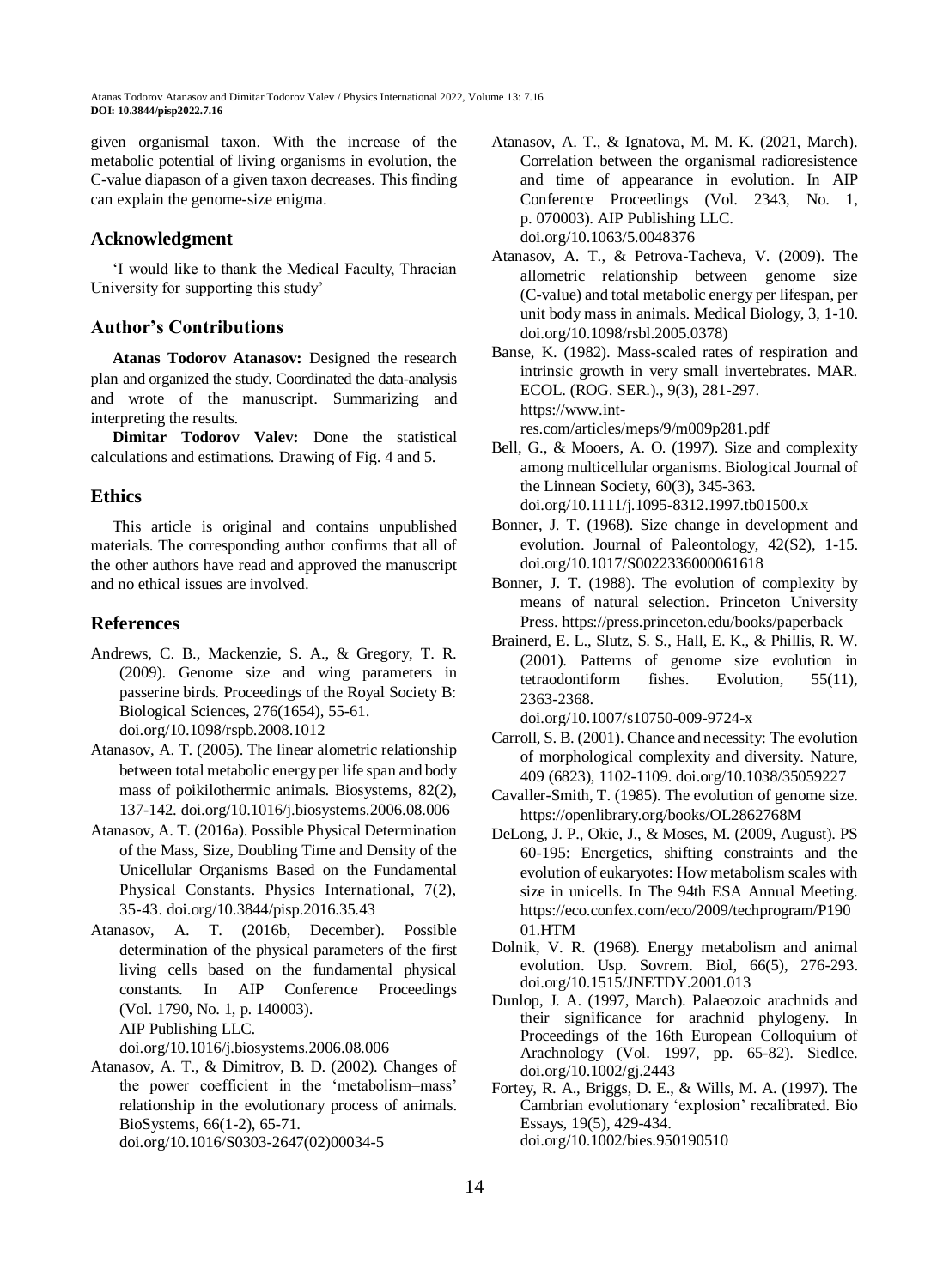- Glazier, D. S. (2009). Activity affects intraspecific body-size scaling of metabolic rate in ectothermic animals. Journal of Comparative Physiology B, 179(7), 821-828. doi.org/10.1007/s00360-009-0363-3
- Glazier, D. S. (2010). A unifying explanation for diverse metabolic scaling in animals and plants. Biological Reviews, 85(1), 111-138.

doi.org/10.1111/j.1469-185X.2009.00095.x

- Gregory, T. R. (2001a). Coincidence, coevolution, or causation? DNA content, cell size and the C-value enigma. Biological reviews, 76(1), 65-101. doi.org/10.1111/j.1469185X.2000.tb00059.x
- Gregory, T. R. (2001b). The bigger the C-value, the larger the cell: Genome size and red blood cell size in vertebrates. Blood Cells, Molecules and Diseases, 27(5), 830-843. doi.org/10.1006/bcmd.2001.0457
- Gregory, T. R. (2002a). A bird's‐eye view of the C‐value enigma: Genome size, cell size and metabolic rate in the class Aves. Evolution, 56(1), 121-130. doi.org/10.1554/0014 3820(2002)056[0121:ABSEVO]2.0.CO;2
- Gregory, T. R., (2002b). Genome size and developmental parameters in the homeothermic vertebrates. Genome 45, 833-838. doi.org/10.1139/g02-050
- Gregory, T. R. (2005). Genome size evolution in animals. In The evolution of the genome (pp. 3-87). Academic Press.

doi.org/10.1016/B978-0-12-301463-4.X5000-1

Grimaldi, D., Engel, M. S., Engel, M. S., & Engel, M. S. (2005). Evolution of the Insects. Cambridge University Press.

doi.org/10.1017/S001675680700372X

- Hayssen, V., & Lacy, R. C. (1985). Basal metabolic rates in mammals: Taxonomic differences in the allometry of BMR and body mass. Comparative Biochemistry and Physiology Part A: Physiology, 81(4), 741-754. doi.org/10.1016/0300-9629(85)90904-1
- Hedges, S. B., & Kumar, S. (2003). Genomic clocks and evolutionary timescales. TRENDS in Genetics, 19(4), 200-206. doi.org/10.1186/1471-2148-4-2
- Hedges, S. B., Blair, J. E., Venturi, M. L., & Shoe, J. L. (2004). A molecular timescale of eukaryote evolution and the rise of complex multicellular life. BMC evolutionary biology, 4(1), 1-9. doi.org/10.1093/molbev/msi225
- Hemmingsen, A. M. (1960). Energy metabolism as related to body size and respiratory surface and its evolution. Reports of the Steno Memorial Hospital (Copenhagen), 13, 1-110.

https://cir.nii.ac.jp/crid/1570291224373803008

Holland, P. W. (1999). The future of evolutionary developmental biology. Nature, 402(6761), C41-C44. doi.org/10.1038/35011536

- Ivlev, V.S. (1959). Evaluation of the evolutionary significance of the level of energy metabolism. Biology Zhurnal Obshchei Biologii, Corpus ID: 88761048
- King, G. F. (2004). The wonderful world of spiders: Preface to the special Toxicon issue on spider venoms. Toxicon, 43(5), 471-475. doi.org/10.1016/j.toxicon.2004.02.001
- Klekowski, R. Z., Wasilewska, L., & Paplinska, E. (1972). Oxygen consumption by soil-inhabiting nematodes. Nematologica, 18(3), 391-403. doi.org/10.1163/187529272X00665
- Kozlowski, J., & Konarzewski, M. (2005). West, Brown and Enquist's model of allometric scaling again: The same questions remain. Functional Ecology, 19(4), 739-743. doi.org/10.1111/j.1365-2435.2005.01021.x
- Kozlowski, J., Konarzewski, M., & Gawelczyk, A. T. (2003). Cell size as a link between noncoding DNA and metabolic rate scaling. Proceedings of the National Academy of Sciences, 100(24), 14080-14085. doi.org/10.1073/pnas.2334605100
- Makarieva, A. M., Gorshkov, V. G., & Li, B. L. (2005). Energetics of the smallest: Do bacteria breathe at the same rate as whales?. Proceedings of the Royal Society B: Biological Sciences, 272(1577), 2219-2224. doi.org/10.1098/rspb.2005.3225
- Makarieva, A. M., Gorshkov, V. G., Li, B. L., Chown, S. L., Reich, P. B., & Gavrilov, V. M. (2008). Mean mass-specific metabolic rates are strikingly similar across life's major domains: Evidence for life's metabolic optimum. Proceedings of the National Academy of Sciences, 105(44), 16994-16999. doi.org/10.1073/pnas.0802148105
- Markov, A. V., Anisimov, V. A., & Korotayev, A. V. (2010). Relationship between genome size and organismal complexity in the lineage leading from prokaryotes to mammals. Paleontological Journal, 44(4), 363-373. doi.org/10.1134/S0031030110040015
- Martin, A. (2001). The phylogenetic placement of Chondrichthyes: Inferences from analysis of multiple genes and implications for comparative studies. Genetica, 111(1), 349-357. doi.org/10.1023/A:1013747532647
- McCarthy, M. C., & Enquist, B. J. (2005). Organismal size, metabolism and the evolution of complexity in metazoans. Evolutionary Ecology Research, 7(5), 681-696.

https://www.researchgate.net/publication/224002125

McShea, D. W. (1996). Perspective metazoan complexity and evolution: Is there a trend?. Evolution, 50(2), 477-492.

doi.org/10.1111/j.1558-5646.1996.tb03861.x

Mirsky, A. E., & Ris, H. (1951). The desoxyribonucleic acid content of animal cells and its evolutionary significance. The Journal of general physiology, 34(4), 451. doi.org/10.1085/jgp.34.4.451